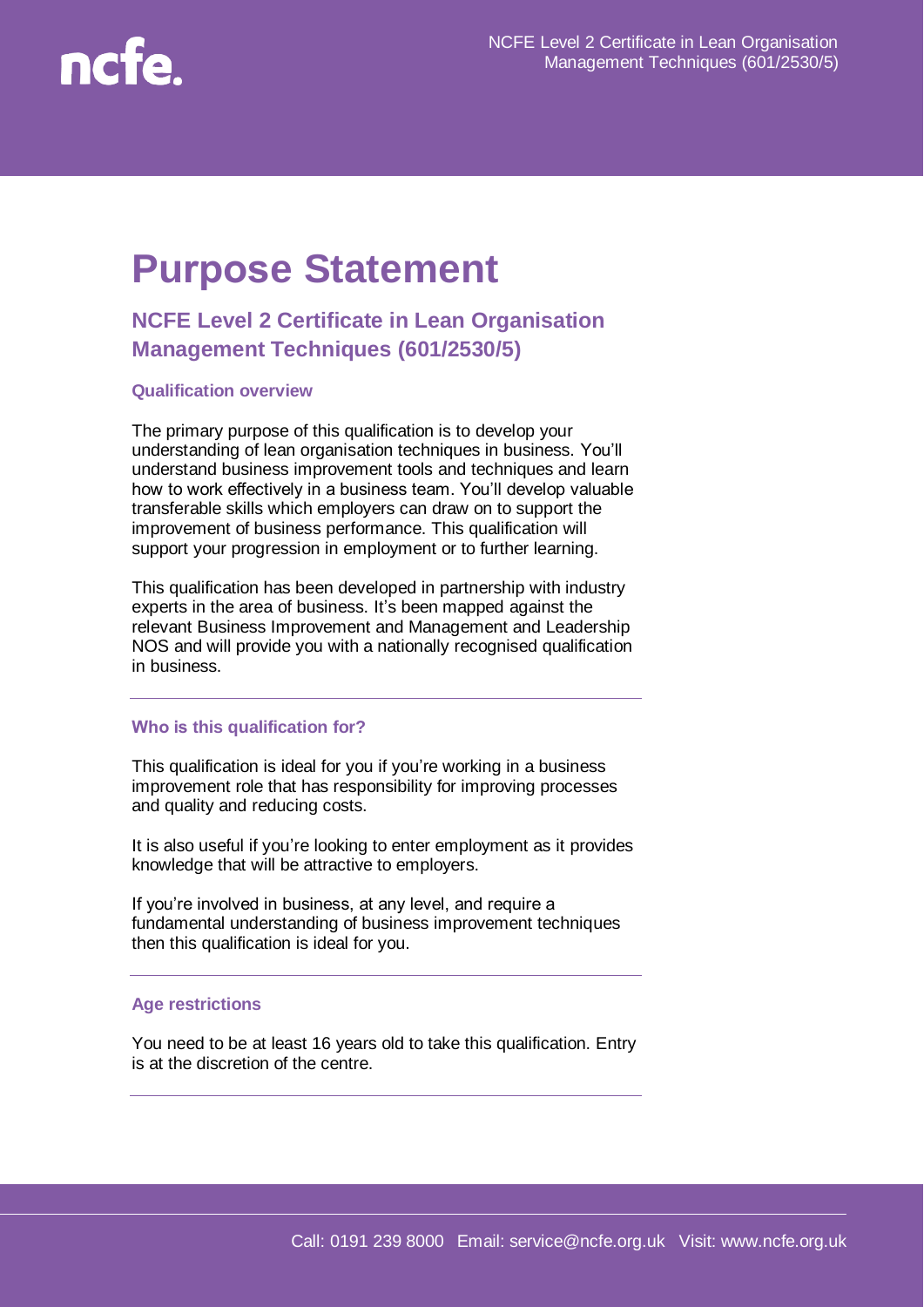

# **Entry requirements**

You don't need to have any specific prior learning requirements to take this qualification, but you may find it helpful if you've already achieved a Level 1 qualification.

# **Qualification content**

The qualification consists of **3** mandatory units. The mandatory units will help you gain skills and knowledge in the following areas:

Unit 01 Lean organisation techniques in business (5 credits)

In this unit you'll gain an understanding of the concept of a lean environment, be able to implement a productivity needs analysis and produce a process map.

Unit 02 Business improvement tools and techniques (5 credits)

In this unit you'll learn about continuous improvement techniques (Kaizen) and the principles and techniques of workplace organisation. You'll also be able to use visual indicators to improve the work environment and suggest ways to eliminate variance from processes in the workplace.

Unit 03 Working in business teams (5 credits)

In this unit you'll develop an understanding of what makes an effective team and will work effectively in a team. You'll also look at what makes an effective team leader.

The units will help you to develop your existing experience and skills and will support you in pursuing your career in lean organisation management.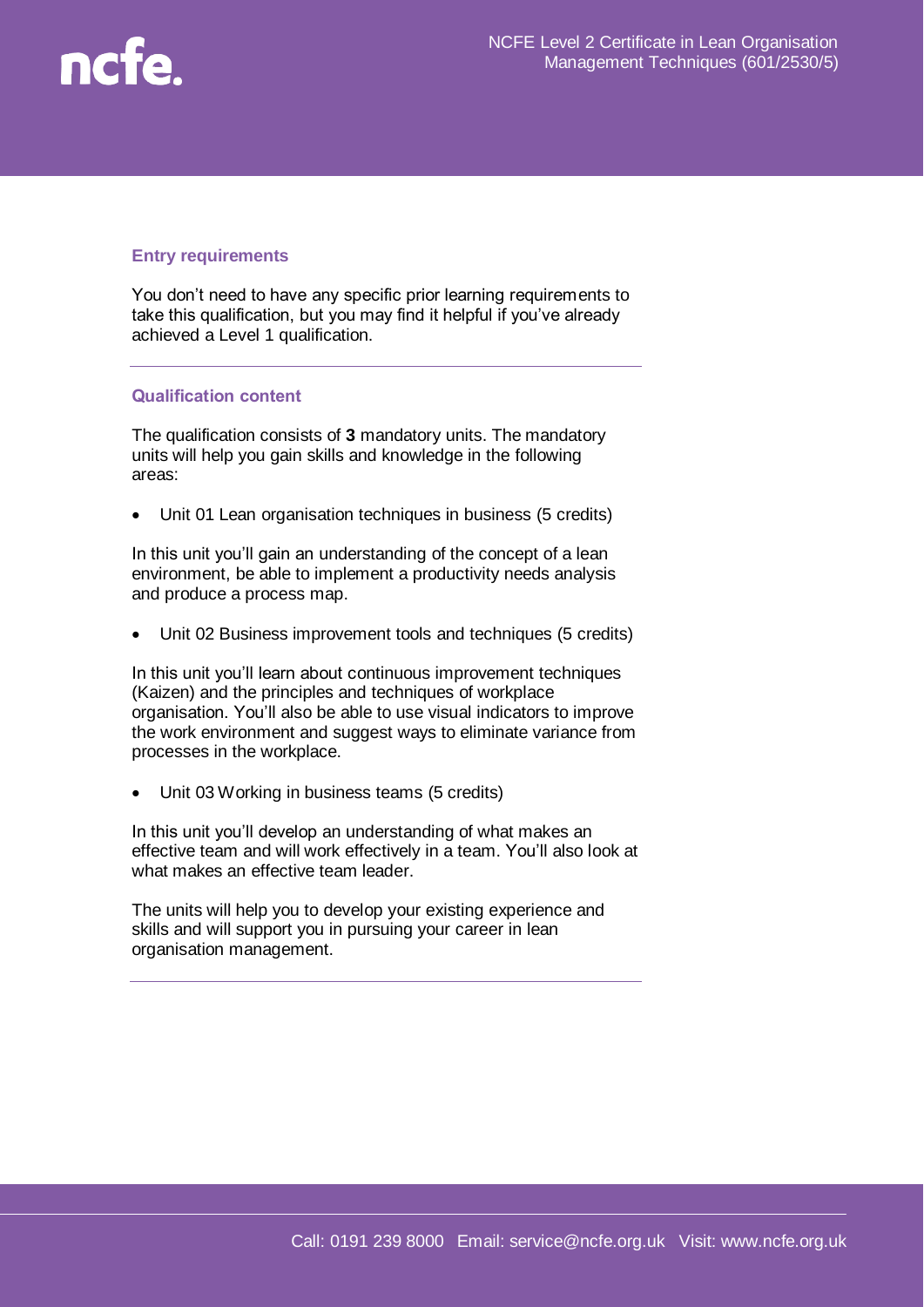

## **What type of qualification is this?**

This is a vocation QCF qualification with 90 guided learning hours. During this time you can expect to be involved in formal learning activities, which could include classes and tutorials and preparing for class-based activities. Some time could be spent putting the learning into practice in your workplace but it is not a requirement of the qualification.

100 percent of the qualification focuses on the development of your knowledge to support your work in a business environment.

This qualification provides the knowledge requirements of the Intermediate Apprenticeship in Business Improvement Techniques.

The qualification may also be taken on a standalone basis if you're already working in business and would like to develop the knowledge to support business improvement activities.

If you're not employed and unable to access the Apprenticeship you can take this qualification on a standalone basis through a further education college or private training provider. Completion of the qualification will give you knowledge that employers will value.

It's also possible to take this qualification standalone if your educational background excludes you from the majority of the Apprenticeship requirements and you only need to develop your knowledge to support your role in the workplace.

## **Progression opportunities**

This qualification could provide you with the skills and knowledge needed for employment in a range of job roles in a wide variety of sectors where business improvement techniques are required. Example job roles could include:

- Shop Floor Operative
- Materials Handler
- Business Administrator
- Purchaser
- Quality Control / Assurance Operator
- Customer Service Assistant